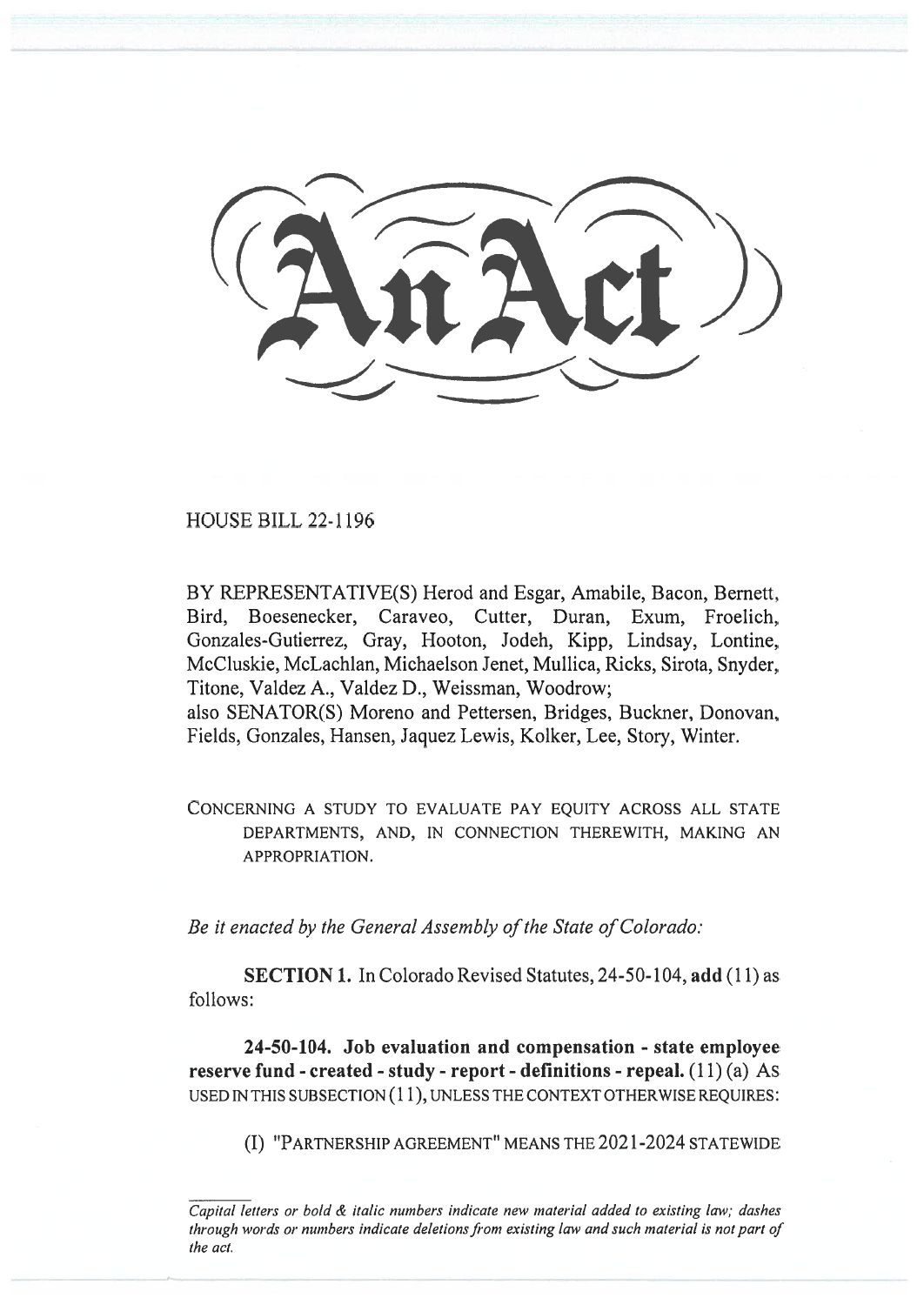PARTNERSHIP AGREEMENT ENTERED INTO PURSUANT TO THE "COLORADO PARTNERSHIP FOR QUALITY JOBS AND SERVICES ACT", PART 11 OF THIS ARTICLE 50.

(II) "TASK FORCE" MEANS THE EQUITY DIVERSITY AND INCLUSION TASK FORCE ESTABLISHED THROUGH THE PARTNERSHIP AGREEMENT.

(b) THE TASK FORCE SHALL CONTRACT FOR A STUDY ASSESSING PAY EQUITY FOR EMPLOYEES IN THE STATE PERSONNEL SYSTEM. IN ADDITION TO ANY OTHER REQUIREMENT SET BY THE STATE PERSONNEL DIRECTOR, THE TASK FORCE, OR THE PARTNERSHIP AGREEMENT, THE STUDY MUST:

(I) EXAMINE AND EVALUATE PAY INEQUITIES SPECIFIC TO GENDER, RACE, AND OTHER PROTECTED CLASSES; AND

(II) PROVIDE RECOMMENDATIONS TO ALLEVIATE PAY INEQUITIES.

(C) THE STUDY MUST BE CONDUCTED, AND A FINAL REPORT PREPARED, BY A VENDOR INDEPENDENT OF THE DEPARTMENT OF PERSONNEL THAT IS SELECTED THROUGH A COMPETITIVE SOLICITATION PROCESS IN ACCORDANCE WITH THIS SUBSECTION (11). ALL STATE ENTITIES WITH EMPLOYEES IN THE STATE PERSONNEL SYSTEM SHALL COOPERATE FULLY WITH THE DEPARTMENT AND THE VENDOR ENGAGED TO CONDUCT THE STUDY.

(d) THE STUDY AND FINAL REPORT SETTING FORTH THE STUDY'S GOALS, METHODOLOGIES, FINDINGS, AND RECOMMENDATIONS MUST BE COMPLETED BY SEPTEMBER 30, 2022. No LATER THAN THIRTY DAYS AFTER COMPLETING THE STUDY AND FINAL REPORT, THE STATE PERSONNEL DIRECTOR SHALL PROVIDE A COPY OF THE FINAL REPORT TO THE MEMBERS OF THE GENERAL ASSEMBLY, THE GOVERNOR, AND THE EXECUTIVE DIRECTOR OF COLORADO WORKERS FOR INNOVATIVE AND NEW SOLUTIONS (WINS), A CERTIFIED EMPLOYEE ORGANIZATION AS DEFINED IN SECTION 24-50-1102 (1).

(e) THIS SUBSECTION (11) IS REPEALED, EFFECTIVE JANUARY 1,2025.

SECTION 2. Appropriation. For the 2021-22 state fiscal year, \$500,000 is appropriated to the department of personnel for use by the division of human resources. This appropriation is from the general fund.

PAGE 2-HOUSE BILL 22-1196